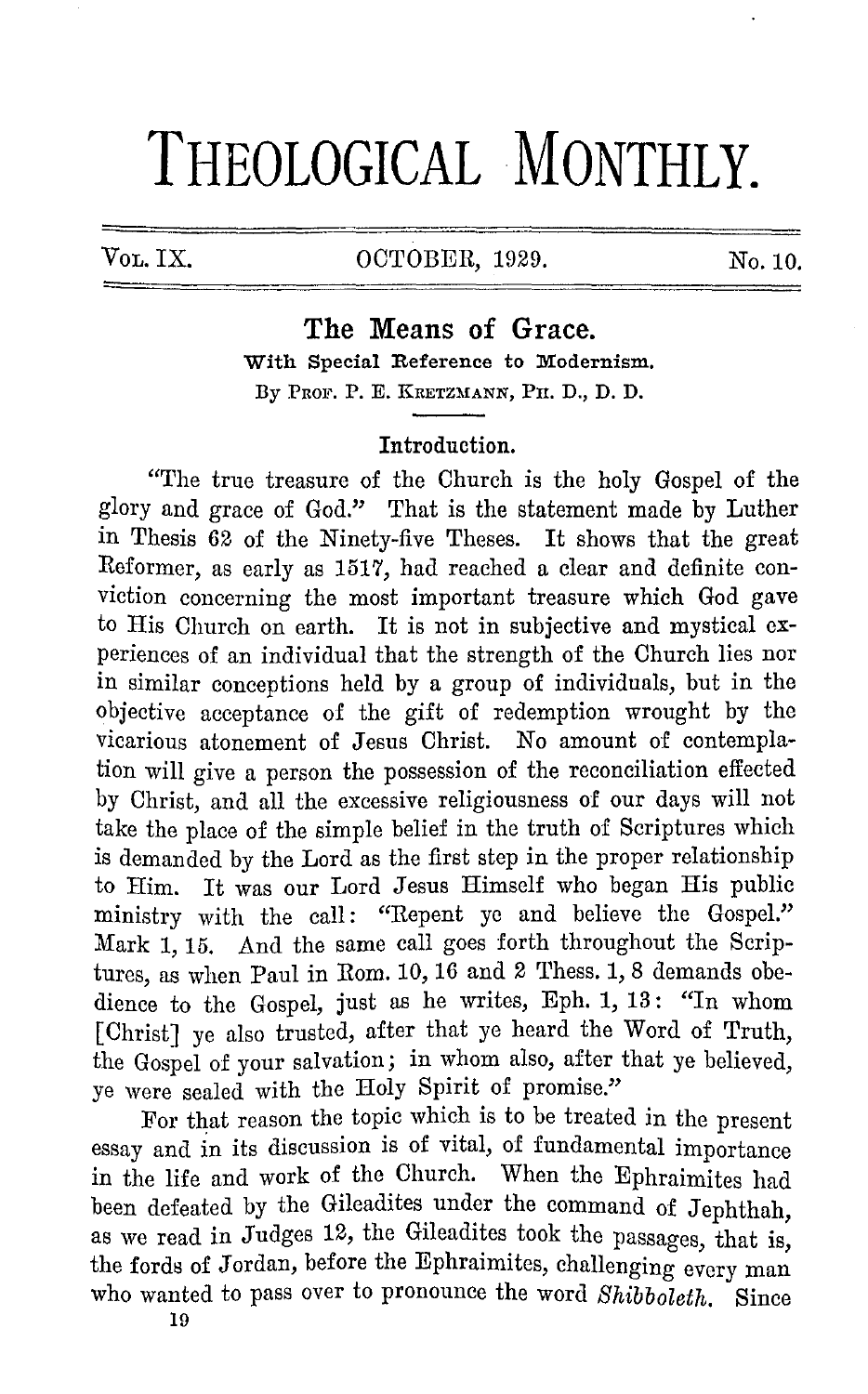## **THE THEOLOGICAL OBSERVER.**

**Why This Aloofness?** – The editor of the *Lutheran Church*  $\sqrt{}$ Herald said last June: "It is to be regretted that the Synodical Conference is not represented at the Free World Conference in Copenhagen. Believing, as they do, that they have the whole truth, why not be there and testify and help the conservative forces of the  $L_{\text{ul}}$ theran Ohurch to stand by its confession? Oan anything be gained by isolation? Are the Lutherans meeting at Oopenhagen unworthy and unfit to meet with even in a free conference?"

In making a brief reply, we would assure the editor of the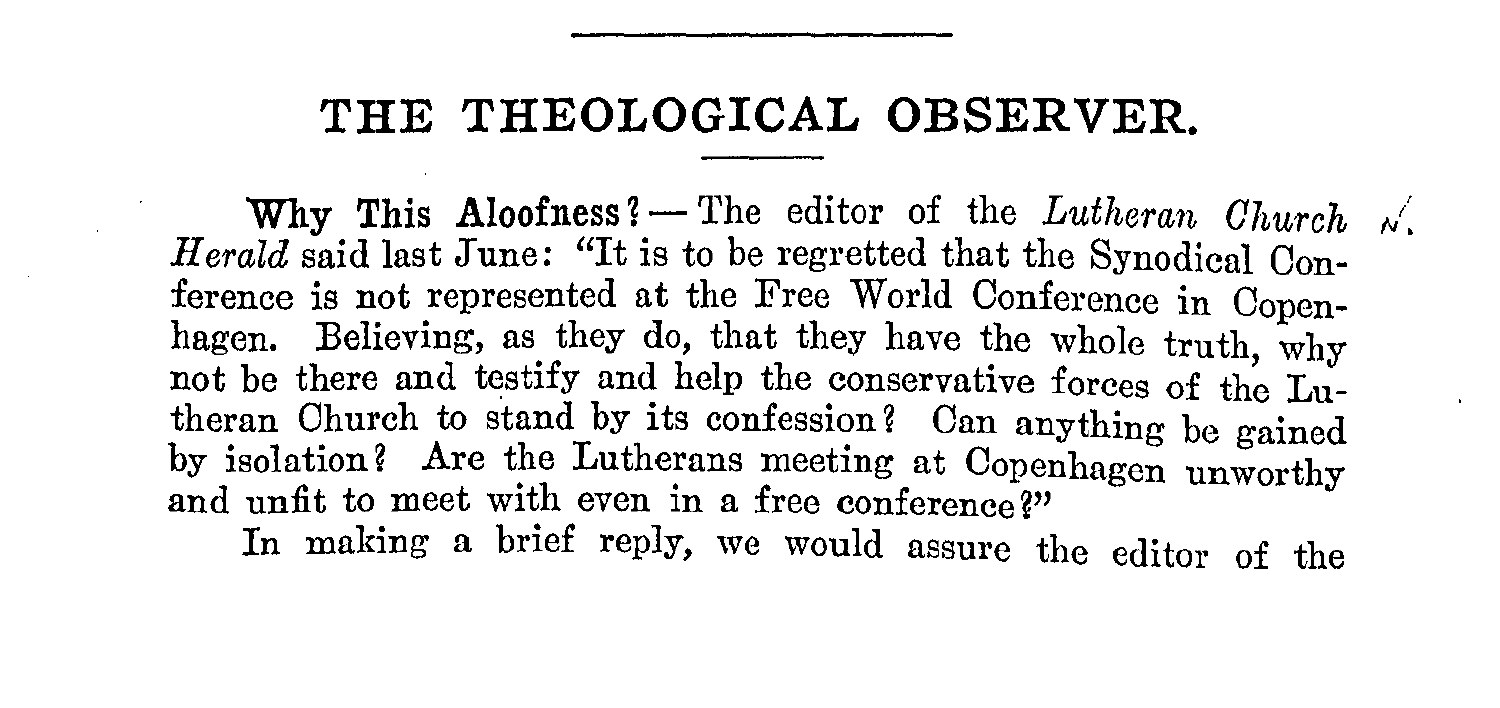*Lutheran Church Herald* that it is not a feeling of superiority which is keeping us away from these conferences. We wish members of other Lutheran synods would once for all bury the notion that our refusal to attend such meetings is due to a low view taken by us of the moral and spiritual character of other Lutherans. Concerning isolation, we are convinced that often something can be gained by it. Frequently it is the most emphatic way of testifying that one is not in agreement with prevailing tendencies. The chief reason, however, why Missouri is not represented in Copenhagen is the wish not to become guilty of upholding crrorists, which class, as will be granted by most conservative Lutherans in America, was largely represented in Copenhagen. The subject of unionism, which we consider the burning question of the day in Lutheran circles, must be given<br>prayerful consideration by all who love our Lutheran Zion. A. prayerful consideration by all who love our Lutheran Zion.

Promoting the Unity of the Lutheran Church.  $-$  Among the resolutions adopted by the Second Lutheran World Convention, the following, quoted in the *Lutheran Church Herald* (July 30, 1929), is perhaps the most important and far-reaching: "Since the Lutheran World Convention regards the existing unity in faith and confession as the only right ground for the fellowship of the different Lutheran churches, and since it regards the living testimony concerning this common faith as the most important and, in fact, the only active means to further the consciousness of this unity, it is recommended that the executive committee adopt measures through which the different church-bodies may more intimately learn of the faith, life, and conditions of other Lutheran bodies, that personal testimony may be employed for common instruction and admonition. As such measures have been mentioned: exchange of visits of leaders in the respective churches and organized activity for information through the Lutheran Press Bureau and through literature, as well as support for Lutheran theological students of minority churches for further theological studies in other Lutheran centers."

This resolution is, as we have said, a most important one. To the outsider its importance consists, in the main, in revealing the unionistic drift of the World Convention. The resolution takes it for granted that "unity in faith and confession" exists, for it speaks of the "existing unity in faith and confession." However, is not this assumption absolutely unfounded? Are we to believe, for instance, that unity in faith and confession exists between Liberalists like Soederblom and the American representatives of the convention? Is not the gap between the Modernistic groups of Germany and the Scandinavian countries, on the one hand, and the confessional groups of some of the American synods, on the other, enormous? We looked for a clear and complete declaration of faith, but the Confessional Declaration, reaffirmed at Copenhagen, allows a wide latitude of religious opinion. It reads: "The Lutheran World Convention acknowledges the Holy Scriptures of the Old and the New Testament as the only source and infallible norm of all church doctrine and practise and sees in the Confessions of the Lutheran Church, especially in the Unaltered Augsburg Confession and Luther's Small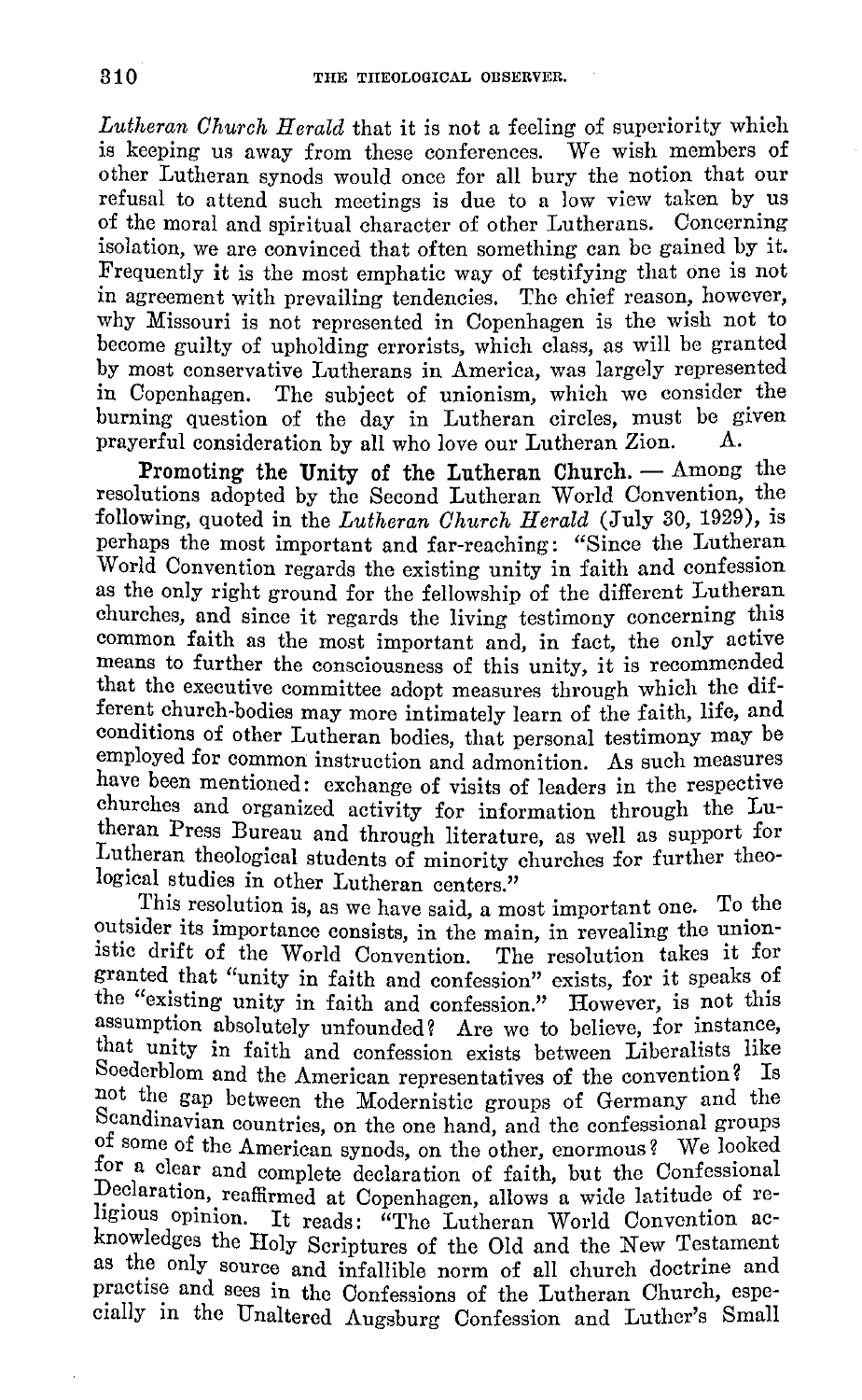Catechism, a pure exposition of the Word of God." This declaration is certainly inadequate. It is so worded that even Liberalists like Soederblom may subscribe to it without altering an iota of their modernistic views. So, too, the measure suggested for bringing about a greater unity in faith and confession arc woefully inadequate. In fact, they may result in the very opposite of "unity in faith and confession." For example, theological students of "minority churches" frequenting, "for further studies," *Liberal* "Lutheran centers" may easily make shipwreck of the faith which by the grace of God they had acquired in confessional Lutheran circles and may thus increase the confusion which invariably follows in the wake of Liberalism. In short, the mistake of the Second World Convention seems obvious. It has taken for granted that "unity in faith and confession" exists. whereas, in reality, it does not exist, as every one knows. Does this explain the unionism which marked the convention? Or was the explain the unionism which marked the convention? spirit of unionism so potent from the start that the existing differences in faith and confession were wilfully overlooked by the leaders and all who saw them and wished to testify to them were hushed into silence? MUELLER.

A New Theological Seminary. - *The Sunday-school Times* (August 3) reports the following on a subject briefly referred to in our last issue; "Representatives of four large presbyteries met in Philadelphia on July 18 to consider the founding of a new theological The group included former directors, professors, and students of Princeton Seminary as well as ministers and elders. The reason for calling the meeting and its purpose were both made clear in the following resolution, which was unanimously adopted: 'Being convinced that the action of the General Assembly of 1929 establishing a new Board of Control for Princeton Theological Seminary will inevitably make the institution conform to the present doctrinal drift of the Church and so desert the distinctive doctrinal position which it is bound by the most solemn trust obligations to maintain, we believe that immediate steps should be taken for the establishment of a new theological seminary, which shall continue the policy of unswerving loyalty to the Word of God and to the Westminster Standards, for which Princeton Seminary has been so long and so honorably known.' Pro£. J. Gresham Machen of Princeton, who made the opening address, said that, in order to conserve the present sound evangelical Presbyterian forces, 'we must have at least one sound source of ministerial supply.' Professor Machen and Prof. Robert Dick Wilson of Princeton, who also spoke, both felt that the new seminary ought to be opened this fall to meet the urgent call for such a school that has come from a large number of Princeton students. It was estimated that \$50,000 will be needed the first year, and \$22,000 was immediately pledged at the meeting in Philadeiphia. The chairman was authorized to appoint an organizing committee of fifteen, with Professors Machen, Wilson, and Oswald T. Allis, also of Princeton, as advisory members, to select classrooms, dormitories, and an administration office. Roland K. Armes, 1237 Commercial Trust Building, Philadelphia, was appointed as acting secretary. Christian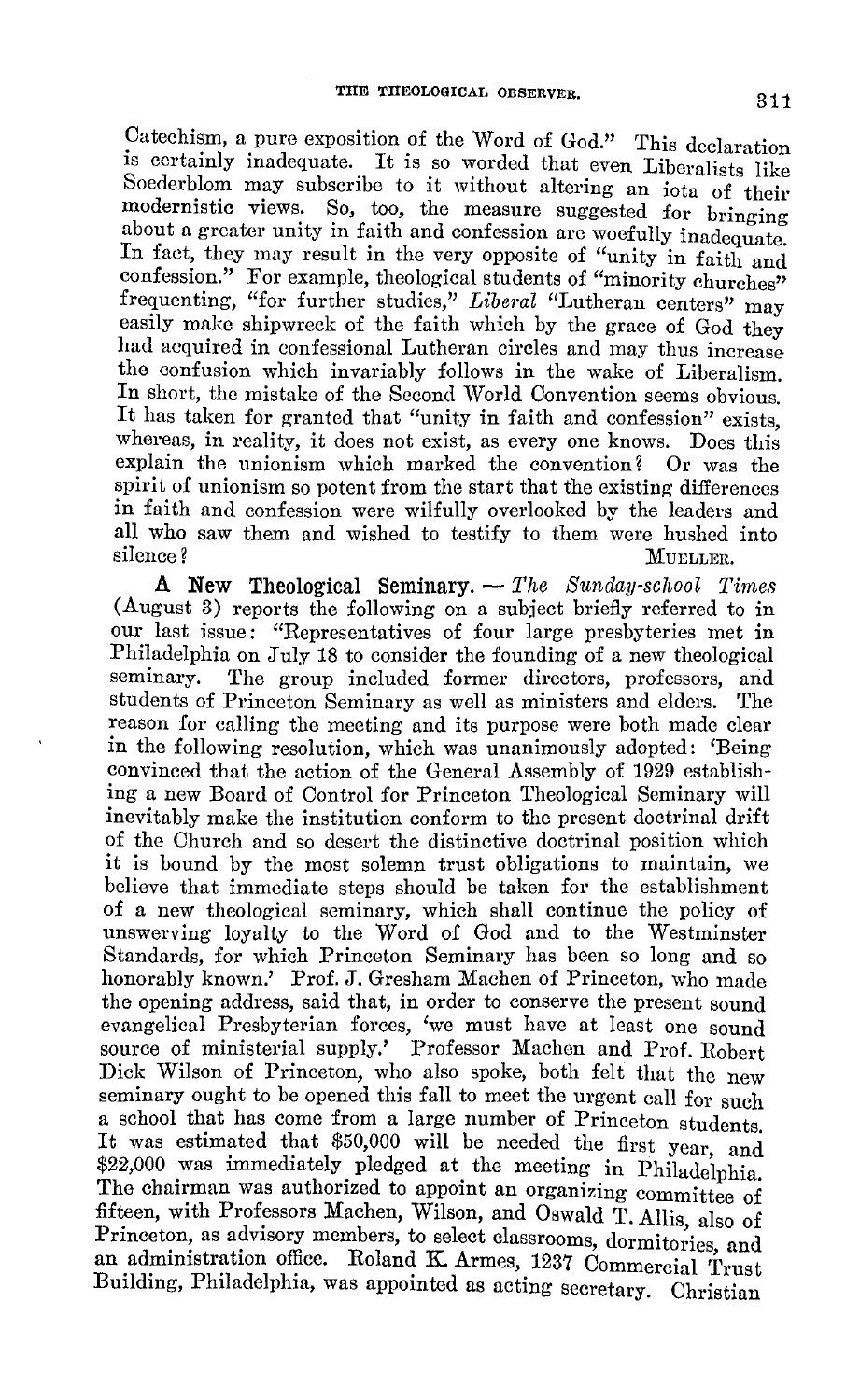people the world over will be saddened by the news that Princeton Seminary, one of the oldest strongholds of the faith in this country, is to be controlled by a new board of thirty-three men of whom a large and influential number are liberal. But it is a cause for thanksgiving that part of the needed funds have been pledged and that a faculty second to none and an adequate student-body are being formed for the new institution. Those who were gathered in Philadelphia £eel sure that Bible-loving Christians everywhere will be glad to join them in praying for, and in supporting financially, the new seminary, where the whole Bible will be honored as the inspired Word of  $\text{God.}^{\widetilde{n}}$  Mueller,

The "Saint" Factory in Operation. - That Rome is clinging to all her old errors in doctrine, even though here and there she is shrewdly adapting herself to changing conditions in some of her practises, is borne out by the beatifying and canonizing which, according to the press, she is even now constantly carrying on. Time has an illuminating article on the latest activities pertaining to this sphere in the Roman fold. In spite of its length the article will be read with interest.

"A third of the nineteenth century had slipped by when, one day in Italy, a daughter was born to a man who later became Governor of Rome. At sixteen she was described as 'a beautiful young girl, high-spirited, with the daring recklessness of a lad.' She was called the Countess Annette Bentivoglio. At twenty-six she put away the world and entered the Poor Clare Convent in San Lorenzo. There after she was known as 'Mother Mary Magdalene.' In time she Journeyed to the United States and founded a convent in Omaha and one in Evansville, Ind.

"Last week these two cities had solemn occasion to remember Mother Mary Magdalene. For now has begun the secret 'trial' to determine whether she was worthy to be made a saint. After the determine whether she was worthy to be made a saint. proceedings and findings of that trial have been reported to the Vatican, the Pope may announce her beatification, then her canonization. The contract of the contract of the contract of the contract of the contract of the contract of the contract of the contract of the contract of the contract of the contract of the contract of the contract of the c

"Catholics in Omaha and Evansville began speculating last week upon the ultimate verdict on the life of Mother Mary Magdalene. Years may pass before they hear it. If the Pope and the cardinals find her life irreproachable, she will receive the title 'Venerable.' Then, for beatification, will come a threefold test: 1) A reputation for sanctity must be established; 2) the heroic quality of virtues must be established; 3) the working of miracles must be proved. When this test has been passed, upon the Venerable is conferred the title 'Blessed.'

"But not yet will she have achieved sainthood. As 'Blessed' she must perform at least two miracles. After these have been recognized and discussed, the Pope may declare her a saint and order her canonization.

"Mother Mary Magdalene's sainthood candidacy is supported by the Very Rev. Albert Kleber, of St. Meinrad's, Ind. Chosen as 'devil's advocate,' whose duty it is to find flaws in all arguments in her

*I*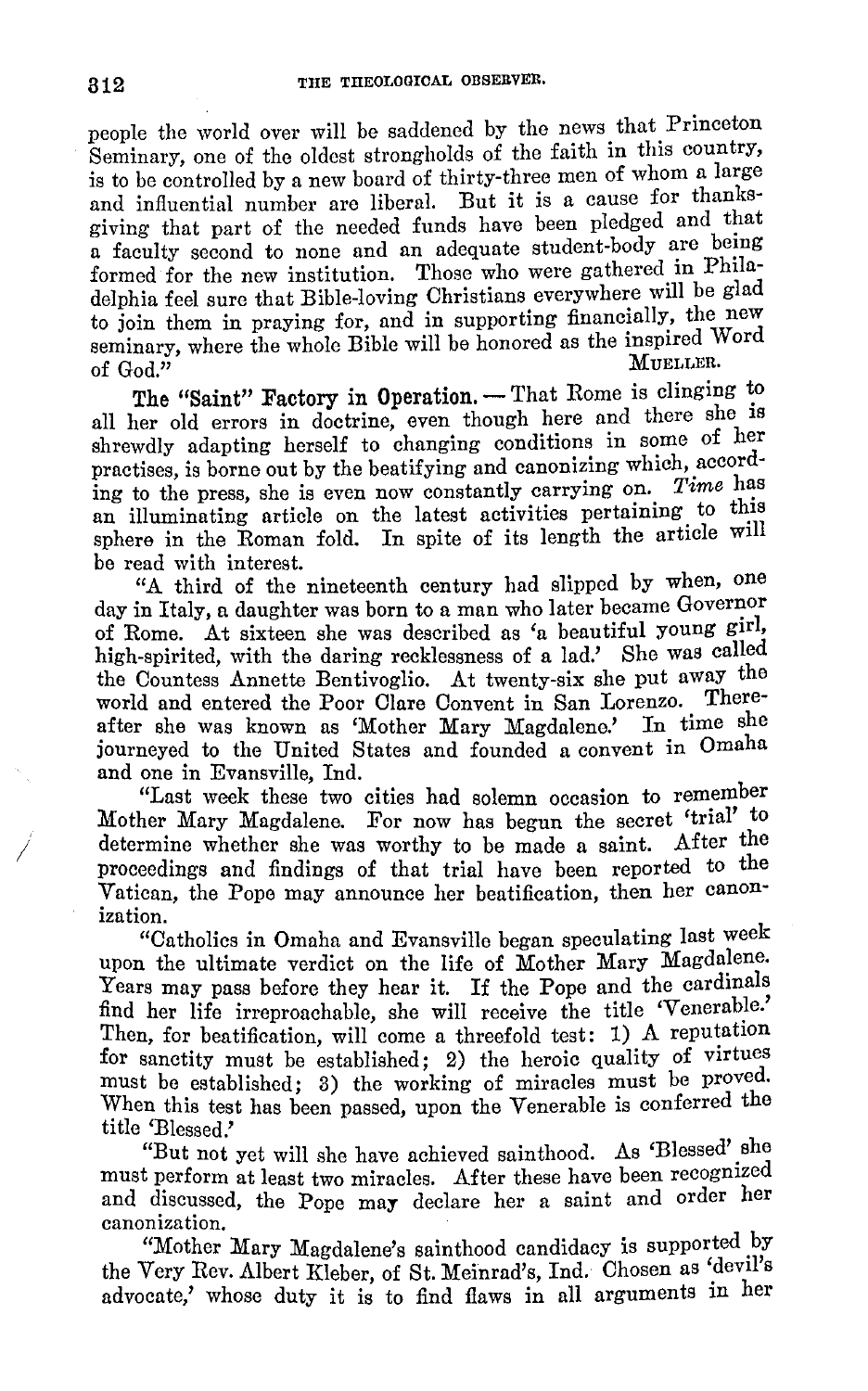favor, was the Rev. Peter C. Gannon, editor of the *True Voice*, a Catholic weekly.

"If Mother Mary Magdalene is canonized, she will be the seventh saint created during the pontificate of Pius XI. Others are: *St. John Eudes,* who at the age of fourteen vowed himself to perpetual chastity preached in Normandy, founded in 1641 the Institute of Our Lady of Charity of the Refuge; *St. John Baptist Vianney* (1786-1859), famed parish priest of the little French village of Ars; *St. Magdalen-Sophy Barat* (1779-1865), foundress of the Society of the Sacred Heart; *St. Mary Magdalen Postel* (1756-1846), foundress of the Sisters of Mercy of Christian Schools; *St. Peter Oanisius* (1521 to 1597), who 'saved for the Church of Rome the Catholic Germany of to-day'; *St. Thérèse de Lisieux*, the 'Little Flower' Carmelite nun who became a bride of Christ when she was only fifteen and died when she was twenty-four.

"At present there is only one United States-born candidate for She, Ann Elizabeth Seton, was born in Manhattan in 1774 of Protestant parents. Traveling in Italy, she felt drawn toward Catholicism and adopted the Catholic religion in 1805. the Sisters of Charity in the United States. Her 'cause' (candidacy for sainthood) was opened in Baltimore in 1911. Its proponent is for sainthood) was opened in Baltimore in 1911. Cardinal Merry del Val."

Troubles for Rome in Poland. - A little item in the *Sundayschool Times* furnishes some light on a secession movement affecting the Roman Catholic Church in Poland. Our contemporary writes as follows:-

"The *P1·otestantische Rundschau* describes a new reformation among the Poles. The National Church in Poland has now fifteen parishes and a hundred thousand adherents;

"The first synod of the Church was held in Warsaw last June, there being two hundred and fifty present, among them two bishops and three laymen from America. Plans were made for the establishment of a theological seminary, and the statement was issued that the National Church of Poland wished to live on good terms with all Christians who base their teaching on the Gospel. All members of the Church are equal, the women having church franchise.

"If the two Polish Reformed Catholic churches unite, it will mean an important secession from Rome, for the Mariavites number 100,000, with 4 bishops, 30 priests, 500 sisters, and 200 lay brothers. They possess 68 parishes, 7 convents, 80 parish schools, 12 orphanages and 60 workshops for children, an old people's home in every parish' and a great number of agricultural and industrial enterprises, which support the clergy, the sisters, the charities, and schools. The clergy have no fixed salaries. The institutional developments of this Reformed Catholic Church are evidence of its vitality. In renouncing Rome, they also have renounced spirits and tobacco. They are evangelical, but with certain erratic interpretations."

Concerning Protestant Missions in Central and South America It is interesting to see with what arguments Roman writers are combating the efforts of Protestants endeavoring to bring the Gospel to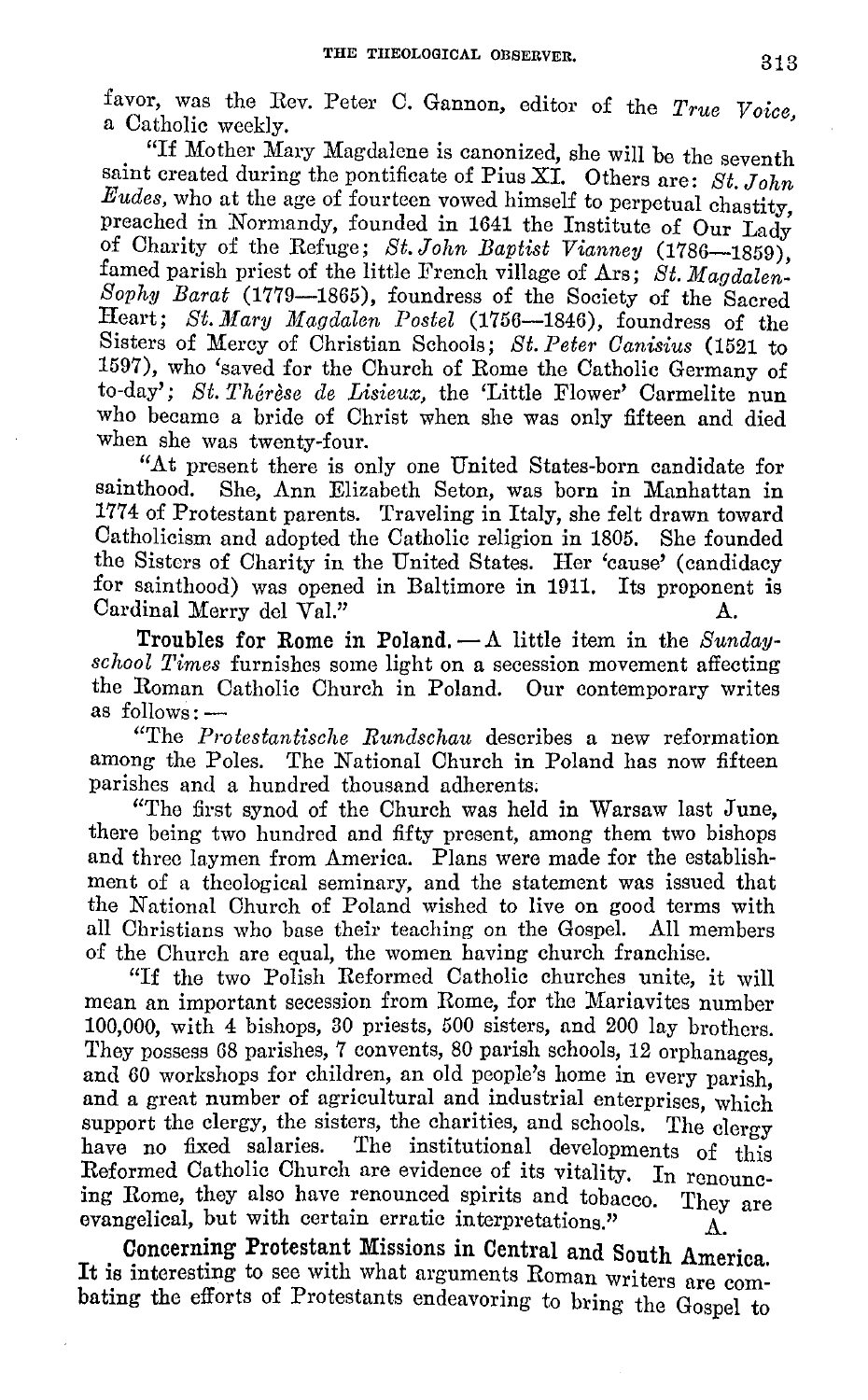the unchurched in Latin America. These writers pay little attention to the circumstance that Protestants, while condemning sheep-stealing or proselytizing, nevertheless can look upon Latin-America as a legitimate field for missionary activity on account of the vast number of natives who have no connection with any Church and arc living in an ignorance which is equivalent to that of downright heathenism. The Roman Catholic *Commonweal* says: -

"From Nashville, Tenn., comes the report of an address by the Rev. **Dr.** James I. Vance, summarizing the work of the recent Spanish Protestant Conference at Havana. It is, in several respects, a most interesting document. Though the Doctor paused by the wayside to see the fountain of perpetual youth, he was generally very strict in attending to business. This was an endeavor to unify the Protestant crusaders in Latin-America, so as to 'increase their power as a Christian Church.' No aspect of the situation seemed more promising than that explained by our speaker as follows: 'Worship means more to the Spanish people than to the Anglo-Saxon people, for they are more humble in their attitude toward their religion and more vivacious and more eloquent in their expression of love for the Church.' Curiously enough, nobody seems to have been led to wonder how they developed such virtues. It may therefore be worth while recalling the circumstances that Catholic missionaries and teachers struggled during centuries to impress upon the millions in Hispanic America a hunger for the bliss of the obedient soul. If Dr. Vance's analysis of their achievement is correct, there seems every reason to believe that they should keep right on, without interference - lest the Spaniard become ultimately the spiritual equal of the Anglo-Saxon!"

There is no valid argument presented here against Protestant missions in Latin countries. Does the religious fervor of a part of the population connected with the Church make up for the dense ignorance of those that are on the outside?

The Congregationalists Turning to Liturgy. - In the Congregational Church a movement has for some time been on foot to make the services more decorous and solemn. It seems many of these people are getting tired of the emptiness and drabness which by inheritance are outward characteristics of their public worship, and they are looking to ritualism to furnish them relief. Quaint old Nathaniel Burton was a Congregationalist, and in his lectures on preaching he confesses that he found the lack of a ceremonial element unbearable and in his own church introduced a goodly amount of it. His remarks on the ceremony of baptism, though extravagant here and there, are interesting enough to be reproduced here: -

"I once saw a minister baptize a child; and what did he do? Do? As near nothing as possible. I suppose he baptized it, because he sprinkled the little head with water and repeated the customary triune sentence. And he did offer a prayer one minute in length. But he spoke the formula, and he spoke the prayer, in a tone that had no atmosphere about it, it was as bare of suggestiveness and magnetism as the human voice could be when reciting a table of statistics. I say, that minister had not studied the significance of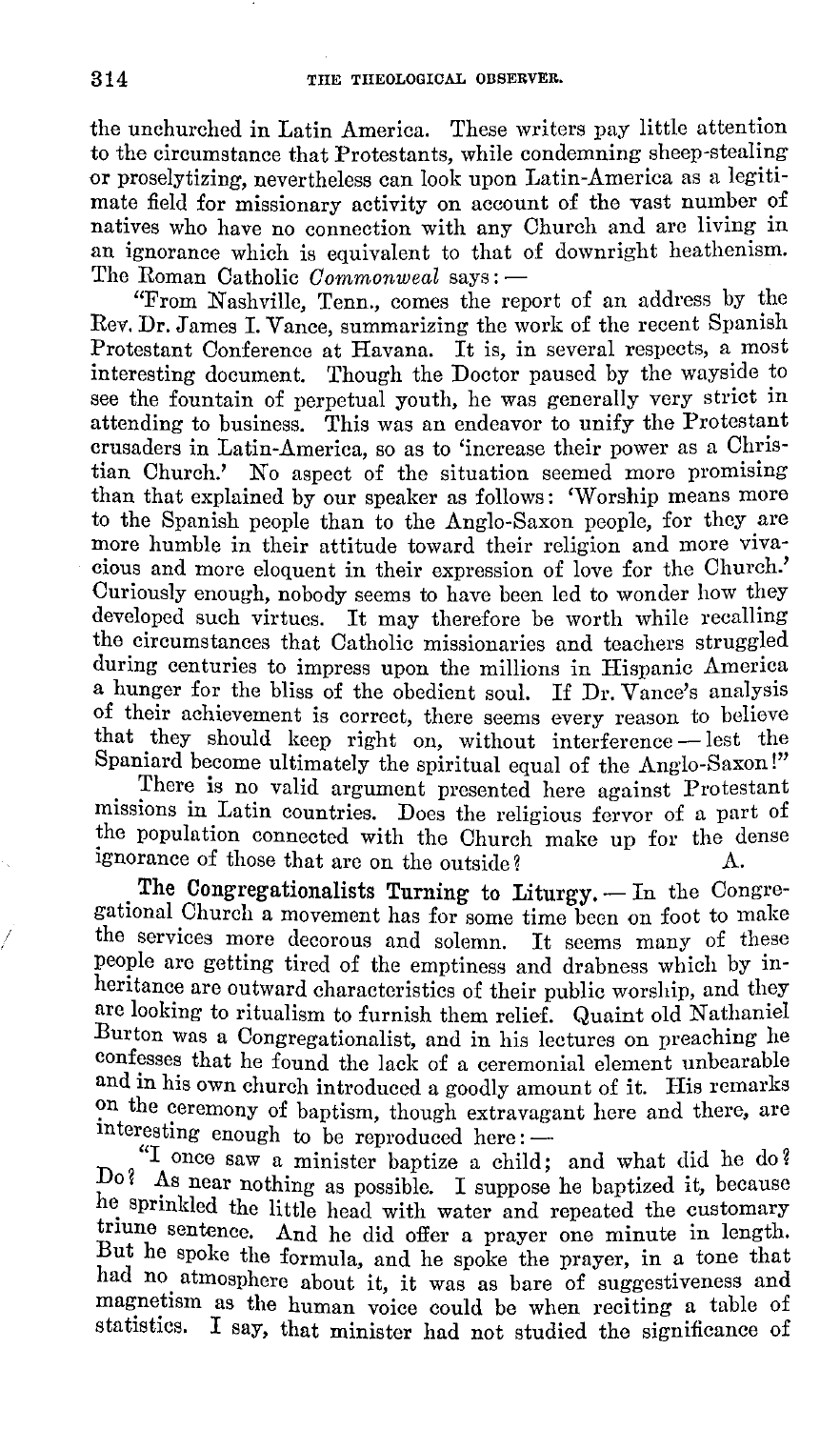infant baptism and gone into the subject, so that he could see it from the inside, the vast inside. If he had, he would have swelled a little and vibrated; and not merely would he have personally dilated but he would have been inclined to swell his ceremony, most likely, by certain quite feasible additions. Supposing he had called upon his choir to chant: 'Suffer little children to come unto Me and forbid them not'; or supposing he had himself read that passage. Supposing he had said a few words to the parents. Supposing he had expanded his curt prayer to include the undeniable terms and ground facts of child baptism. Supposing he had Romanized [?!] the occasion to the extent of half a dozen innocent little particulars which I might name, winding up with a suitable shout from the choir  $$ yes a shout: 'Glory be to the Father, and to the Son, and to the Holy Ghost!' For what in all life more deserves to be shouted over than such a scene as that, with its unutterable, tender, and glorious implications." It seems some of us Lutheran pastors could learn from this old Congregationalist to be more appreciative of the good old forms which we have and to use them to better advantage.

#### Glimpses from the Editor's Window.

A severe blow fell upon our brethren in the Wisconsin Synod when one of its prominent theologians, Prof. W. F. Henkel, member of the theological faculty at Wauwatosa, was removed by death. He died July 5 at the age of 61 years and 3 days.

In Sweden a strenuous debate is going on at present on the question whether in the public schools Luther's Catechism should be taught regularly or read only on occasion. A recent order of the Department of Education prescribed the latter course. The N. L. C. B. states that a strong movement is going on throughout the nation for the reinstatement of the Catechism.

We may be inclined to think that Japan has almost been Christianized, judging by the remarkable progress made in that nation the last fifty years judging by the remarkable progress made in that nation the last fifty years<br>or so. But we are told by the religious press that this interesting country<br>numbers only 300,000 Christians, which is but one half of one per cent the total population. The influence of Christianity in Japan, however, is very strong in spite of the small number of actual converts.

A writer in the *Hibbert Journal* quotes these words of Sir Walter Scott, written to Lockhart: "I would, if called upon, die a martyr for the Christian religion, so completely is its divine origin proved by its beneficial effects on the state of society. Were we but to name the abolition of slavery and polygamy, how much has in these two words been granted to mankind in the' lessons of our Savior?" The same writer states that Ivanhoe was quite recently translated into Hebrew and published in Jerusalem.

Methodism in Great Britain is a religious force that has to be reckoned with. The three Methodist bodies in England, the Wesleyan, the Primitive Methodists, and the United Methodists, together number 1,389,674 members. These three churches are planning a merger, or perhaps we ought to say, some of their leaders are planning a merger for them.

India, too, is touched by the tendency toward unionism. At a recent conference in Lucknow the follow'ing denominations were represented by delegates discussing organic union: Methodist Episcopal, English Baptists, Disciples of Christ of America and Australia, Church of the Brethren Western Methodists. From the Anglican Church unofficial representatives had come.